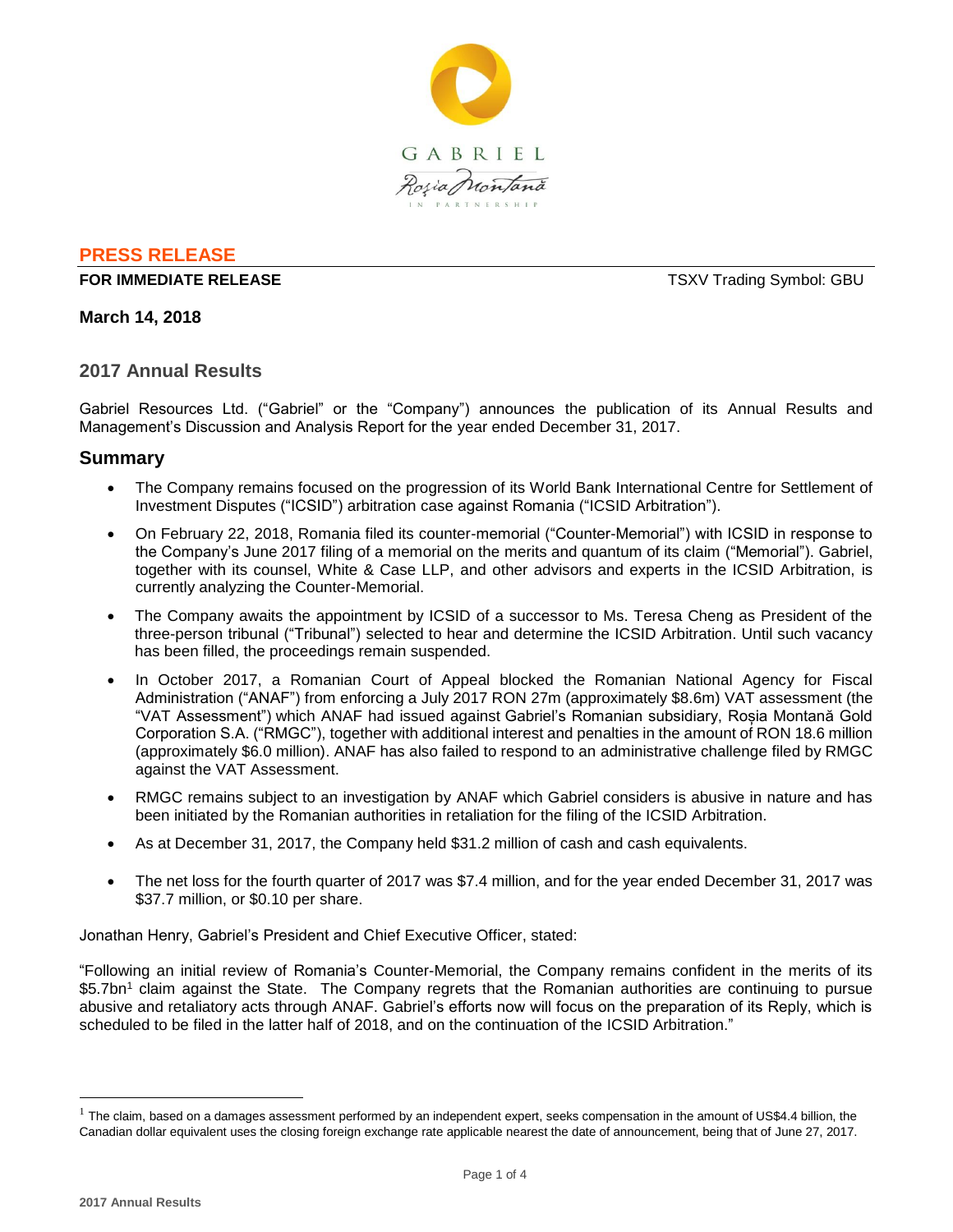**Further information and commentary on the operations and results in the fourth quarter of 2017 and the full financial year is given below. The Company has filed its Annual Audited Consolidated Financial Statements and Management's Discussion & Analysis on SEDAR at www.sedar.com and each is available for review on the Company's website at www.gabrielresources.com.** 

For information on this press release, please contact:

Jonathan Henry President & Chief Executive Officer Mobile: +44 7798 801783 [jh@gabrielresources.com](mailto:jh@gabrielresources.com)

Max Vaughan Chief Financial Officer Mobile: +44 7823 885503 [max.vaughan@gabrielresources.com](mailto:max.vaughan@gabrielresources.com)

Richard Brown Chief Commercial Officer Mobile: +44 7748 760276 richard.brown@gabrielresources.com

*Neither TSX Venture Exchange nor its Regulation Services Provider (as that term is defined in policies of the TSX Venture Exchange) accepts responsibility for the adequacy or accuracy of this release.*

# **Further Information**

## **Status of the ICSID Arbitration**

- The ICSID Arbitration seeks compensation for all of the losses and damages suffered by the Company and its wholly-owned subsidiary, Gabriel Resources (Jersey) Ltd. (together "Claimants"), resulting from the Romanian State's wrongful conduct and its breaches of the protections afforded by certain treaties for the promotion and protection of foreign investment to which Romania is a party against expropriation, unfair and inequitable treatment and discrimination in respect the the Roșia Montană gold and silver project (the "Roșia Montană Project") and the prospective gold, silver and porphyry copper deposits in the neighbouring Bucium concession area ("Projects") and related licenses.
- On February 22, 2018, Romania filed its Counter-Memorial in response to the Memorial. Gabriel, together with its counsel, White & Case LLP, and other advisors and experts, is currently analyzing the Counter-Memorial with a view to preparing its reply in support of its claim ("Reply"), which is due to be filed in September 2018.
- As previously announced by the Company, on February 8, 2018, Ms. Teresa Cheng tendered her resignation as President of the Tribunal following her appointment as Secretary for Justice of Hong Kong. The ICSID Arbitration proceeding is therefore suspended pending the appointment by ICSID of a replacement President, whereupon the proceeding shall continue from the point it had reached at the time the vacancy occurred. The Company has been advised that there is no set timeframe for the appointment of a successor to Ms. Cheng and will make further disclosure in regard to any effect of the suspension on the ICSID Arbitration as matters are clarified.
- A hearing on the merits of the claim before the Tribunal is currently scheduled to occur at ICSID's headquarters at the World Bank in Washington D.C. from September 9 to 20, 2019, which date should be considered indicative and subject to change in the future should the Tribunal determine amendment to be appropriate in the circumstances.
- Certain procedural orders and decisions of the Tribunal ("Procedural Orders"), together with certain of the principal submissions filed by the parties during the ICSID Arbitration, have been and will continue to be published on the ICSID website at the following location: https://icsid.worldbank.org/en/Pages/cases/casedetail.aspx?CaseNo=ARB/15/31
- The Memorial and Romania's Counter-Memorial are subject to the confidentiality provisions of Procedural Orders No.3 and No.7 (as applicable) which can be found on the ICSID website. Gabriel anticipates that both the Memorial and Counter-Memorial will be published on the ICSID website in due course in accordance with those provisions and the further determination(s) of the Tribunal, once re-constituted, as appropriate.

### **VAT Assessment and ANAF Investigations**

 As previously reported, the RON 27m (approximately \$8.6m) VAT Assessment levied against RMGC by ANAF relates to VAT previously claimed and received by RMGC from the Romanian tax authorities in respect of RMGC's purchase of goods and services from July 2011 to January 2016.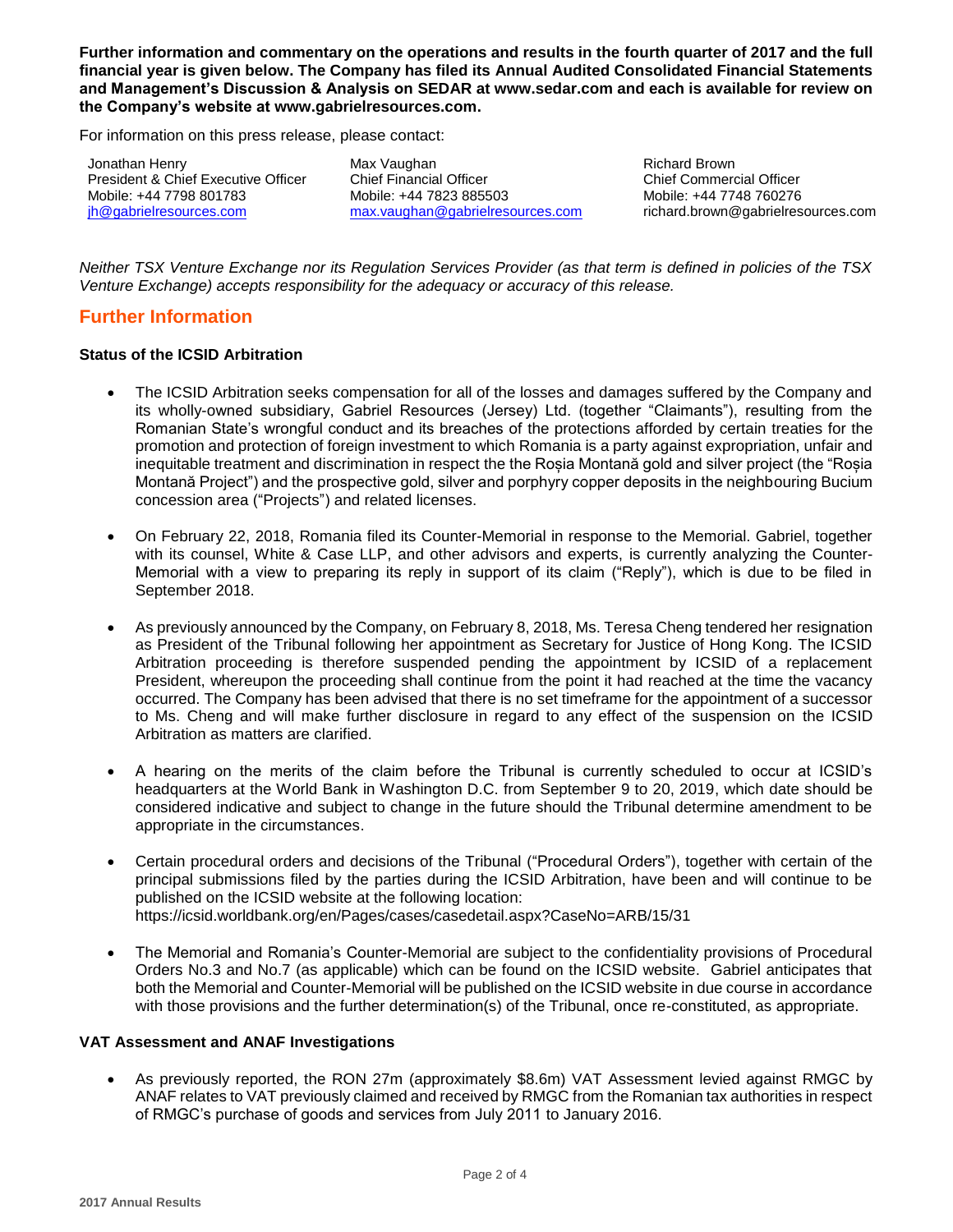- On August 9, 2017 RMGC filed an administrative challenge before the Romanian tax authorities against the VAT Assessment. It is the Company's understanding that such challenge should have been determined by ANAF within a six month period, however, to date, no decision has been issued.
- On August 10, 2017 RMGC also filed a request for a stay of enforcement of the VAT Assessment before the Alba Iulia Court of Appeal ("Court of Appeal") which, on October 2, 2017, admitted RMGC's request pending the determination of RMGC's annulment challenge of the VAT Assessment.
- Further to the VAT Assessment, and notwithstanding the Court of Appeal's decision, on October 23, 2017, RMGC received a further demand from ANAF in respect of interest and penalties related to the VAT Assessment for RON 18.6 million (approximately \$6.0 million).
- On March 2, 2018 RMGC received a copy of the Court of Appeal's written decision. This ruling may be appealed by ANAF. In its written decision, the Court of Appeal stated, inter alia, that there were circumstances which gave rise to serious doubt as to the legality of the VAT Assessment, that the approach of the ANAF tax inspection team failed to meet the requirements set out under the Romanian Tax Procedure Code, that there was a "sudden and unfounded change in the conduct of [ANAF]" and that the ANAF inspection team had failed to perform a comprehensive examination of the 23 prior tax inspections of RMGC or to specify the reasons for not taking into consideration the solutions adopted in those prior inspections.
- The Company intends to pursue all available legal avenues to challenge the VAT Assessment along with the interest and penalties and to fully protect its rights and assets.
- In parallel with the VAT Assessment, and for over two years as of the date of this MD&A, a separate directorate of ANAF has continued to pursue an ad hoc investigation covering a broad range of operational activities and transactions of RMGC, and an increasing number of its suppliers, consultants and advisors, over an extensive period spanning 1997 to 2016 (the "ANAF Investigation"). Gabriel still awaits formal indication of the grounds for the ANAF Investigation and, as at the date of this press release, neither the Company nor RMGC has received any feedback on the status of the ANAF Investigation.

### **UNESCO World Heritage List**

 In late September 2017, the Romanian Ministry of Culture facilitated a visit of the 'Roşia Montană Mining Cultural Landscape' by the International Council on Monuments and Sites (ICOMOS). The Company understands that ICOMOS will communicate a recommendation to the World Heritage Committee of UNESCO and that the World Heritage Committee could adopt a decision on the nomination of the Roşia Montană Mining Cultural Landscape for inscription on the World Heritage List at its 42<sup>nd</sup> session in July 2018.

### **Liquidity and Capital Resources**

### *Liquidity*

- The Company's average monthly cash usage during Q4 2017, including costs in respect of the ICSID Arbitration, was \$2.2 million including payment of substantial costs incurred in Q2 2017 regarding the ICSID arbitration. For Q1 and Q2 2018, the Company expects the costs to be incurred for the ICSID Arbitration to increase due to legal advisory services in respect of the review and response to the Counter-Memorial.
- Based on the approved budget the Company estimates it has sufficient sources of funding to cover its planned activities through to the second quarter of 2019. Management has contracted to sell elements of the remaining long-lead time equipment and is also in ongoing discussions about the provision of longer-term funding for the Company.

### *Capital Resources*

Cash and cash equivalents at December 31, 2017 amounted to \$31.2 million.